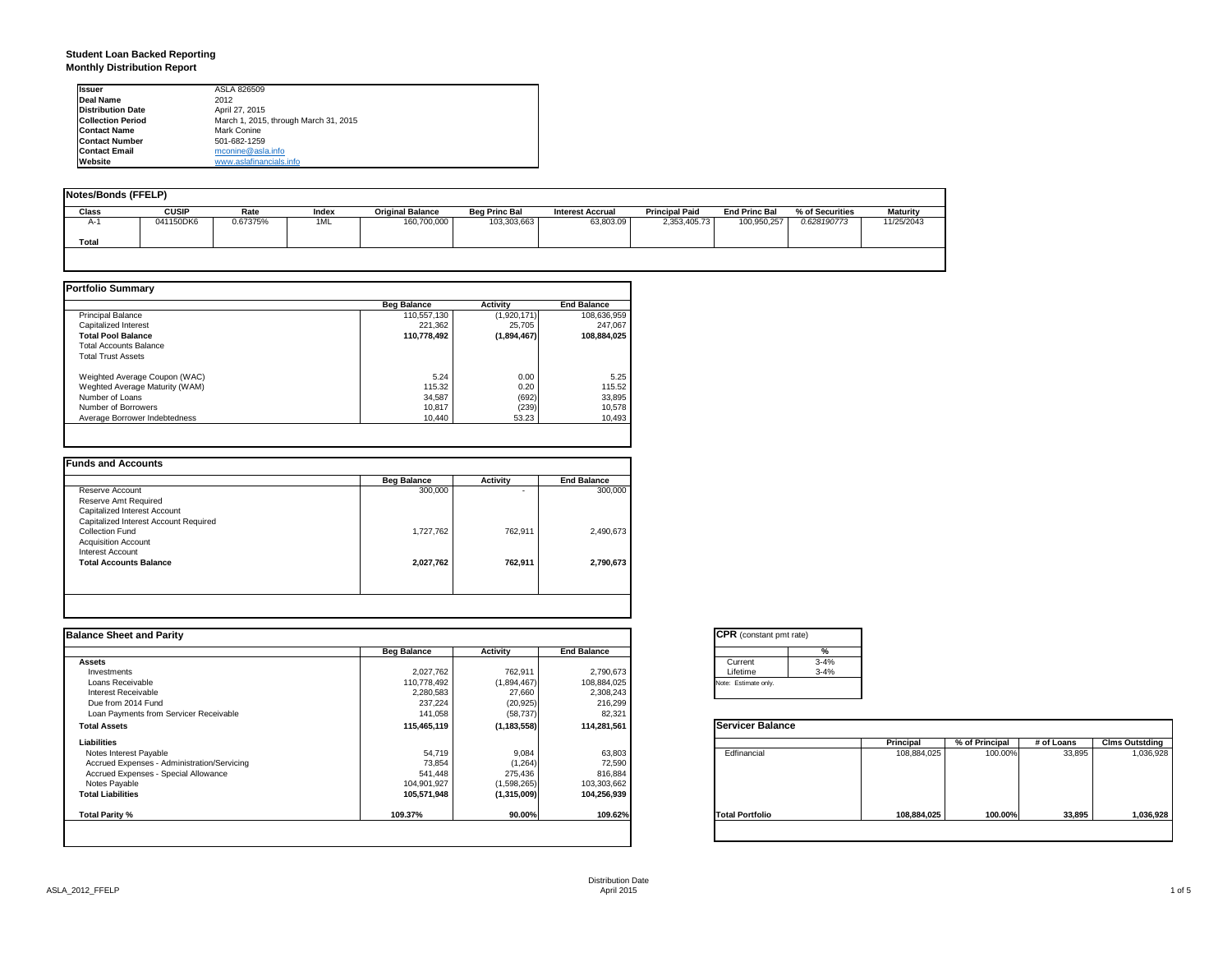## **Student Loan Backed Reporting Monthly Distribution Report**

|                         |           | # of Loans |                  | Principal   |           | % of Principal |                  | <b>WAC</b> |           | <b>WARM</b> |
|-------------------------|-----------|------------|------------------|-------------|-----------|----------------|------------------|------------|-----------|-------------|
|                         | Beginning | Ending     | <b>Beginning</b> | Ending      | Beginning | Ending         | <b>Beginning</b> | Ending     | Beginning | Ending      |
| In School               | 501       | 516        | 1,637,595        | 1,672,040   | 1.48%     | 1.54%          | 5.58             | 5.55       | 119.58    | 119.32      |
| Grace                   | 190       | 148        | 596,403          | 479,146     | 0.54%     | 0.44%          | 5.52             | 5.57       | 118.45    | 117.76      |
| Repayment               |           |            |                  |             |           |                |                  |            |           |             |
| Current                 | 19,804    | 19,869     | 58,481,265       | 58,997,049  | 52.79%    | 54.18%         | 5.35             | 5.33       | 116.99    | 117.97      |
| 31-60 Days Delinquent   | 956       | 967        | 3,158,982        | 3,550,519   | 2.85%     | 3.26%          | 5.17             | 5.37       | 116.94    | 116.17      |
| 61-90 Days Delinquent   | 812       | 609        | 2,815,701        | 2,112,215   | 2.54%     | 1.94%          | 5.36             | 5.11       | 120.42    | 112.02      |
| 91-120 Days Delingent   | 503       | 587        | 1,746,879        | 2,062,862   | 1.58%     | 1.89%          | 5.29             | 5.50       | 121.53    | 116.43      |
| 121-180 Days Delinquent | 626       | 681        | 2,216,384        | 2,408,447   | 2.00%     | 2.21%          | 5.55             | 5.39       | 120.15    | 118.69      |
| 181-270 Days Delinquent | 599       | 576        | 2,318,150        | 2,032,868   | 2.09%     | 1.87%          | 5.37             | 5.36       | 115.58    | 120.52      |
| 271+ Days Delinquent    | 249       | 212        | 928,592          | 811,839     | 0.84%     | 0.75%          | 5.32             | 5.20       | 108.46    | 114.82      |
| <b>Total Repayment</b>  | 23,549    | 23,501     | 71,665,952       | 71,975,799  | 64.69%    | 66.10%         | 5.35             | 5.33       | 117.17    | 117.72      |
| Forbearance             | 4,376     | 3,906      | 16,986,328       | 15,542,428  | 15.33%    | 14.27%         | 5.36             | 5.43       | 119.61    | 119.61      |
| Deferment               | 5,693     | 5,537      | 18,985,595       | 18,218,671  | 17.14%    | 16.73%         | 5.31             | 5.33       | 117.80    | 116.73      |
| Claims in Progress      | 275       | 285        | 900,134          | 988,190     | 0.81%     | 0.91%          | 5.20             | 5.35       | 100.73    | 107.81      |
| <b>Claims Denied</b>    |           |            | 6,485            | 7.751       | 0.01%     | 0.01%          | 3.69             | 6.80       | 85.56     | 97.00       |
| <b>Total Portfolio</b>  | 34,587    | 33,895     | 110,778,492      | 108,884,025 | 100.00%   | 100.00%        | 5.35             | 5.35       | 117.56    | 117.76      |

|                                     |           | # of Loans |                  | <b>Principal</b> |           | % of Principal |                  | <b>WAC</b> |           | <b>WARM</b> |
|-------------------------------------|-----------|------------|------------------|------------------|-----------|----------------|------------------|------------|-----------|-------------|
|                                     | Beainnina | Endina     | <b>Beainning</b> | Ending           | Beginning | Endina         | <b>Beginning</b> | Endina     | Beginning | Ending      |
| Current                             | 19,804    | 19,869     | 58,481,265       | 58,997,049       | 81.60%    | 81.97%         | 5.35             | 5.33       | 116.99    | 117.97      |
| 31-60 Days Delinquent               | 956       | 967        | 3,158,982        | 3,550,519        | 4.41%     | 4.93%          | 5.17             | 5.37       | 116.94    | 116.17      |
| 61-90 Days Delinquent               | 812       | 609        | 2,815,701        | 2,112,215        | 3.93%     | 2.93%          | 5.36             | 5.11       | 120.42    | 112.02      |
| 91-120 Days Delingent               | 503       | 587        | 1,746,879        | 2,062,862        | 2.44%     | 2.87%          | 5.29             | 5.50       | 121.53    | 116.43      |
| 121-180 Days Delinquent             | 626       | 681        | 2,216,384        | 2,408,447        | 3.09%     | 3.35%          | 5.55             | 5.39       | 120.15    | 118.69      |
| 181-270 Days Delinquent             | 599       | 576        | 2,318,150        | 2,032,868        | 3.23%     | 2.82%          | 5.37             | 5.36       | 115.58    | 120.52      |
| 271+ Days Delinguent                | 249       | 212        | 928,592          | 811,839          | 1.30%     | 1.13%          | 5.32             | 5.20       | 108.46    | 114.82      |
| <b>Total Portfolio in Repayment</b> | 23,549    | 23,501     | 71,665,952       | 71,975,799       | 100.00%   | 100.00%        | 5.35             | 5.33       | 117.17    | 117.72      |

| Portfolio by Loan Type           |                  |        |             |             |                  |         |                  |        |                  |        |
|----------------------------------|------------------|--------|-------------|-------------|------------------|---------|------------------|--------|------------------|--------|
|                                  | # of Loans       |        | Principal   |             | % of Principal   |         | <b>WAC</b>       |        | <b>WARM</b>      |        |
|                                  | <b>Beginning</b> | Ending | Beginning   | Endina      | <b>Beginning</b> | Ending  | <b>Beginning</b> | Ending | <b>Beginning</b> | Ending |
| Subsidized Consolidation Loans   |                  |        |             |             |                  |         |                  |        |                  |        |
| Unsubsidized Consolidation Loans |                  |        |             |             |                  |         |                  |        |                  |        |
| Subsidized Stafford Loans        | 19,343           | 18,965 | 51,237,488  | 50,302,515  | 46.25%           | 46.20%  | 5.19             | 5.19   | 114.02           | 114.14 |
| Unsubsidized Stafford Loans      | 14,134           | 13,860 | 55,511,042  | 54,642,457  | 50.11%           | 50.18%  | 5.30             | 5.31   | 122.82           | 123.04 |
| PLUS/GradPLUS Loans              | 1,110            | 1,070  | 4,029,962   | 3,939,052   | 3.64%            | 3.62%   | 7.96             | 7.95   | 90.10            | 90.76  |
| <b>SLS Loans</b>                 |                  |        |             |             |                  |         |                  |        |                  |        |
| <b>Total Portfolio</b>           | 34,587           | 33,895 | 110.778.492 | 108.884.025 | 100.00%          | 100.00% | 5.35             | 5.35   | 117.56           | 117.76 |

| Portfolio by Program Type                  |                  |            |             |                  |                  |                |                  |            |           |             |  |
|--------------------------------------------|------------------|------------|-------------|------------------|------------------|----------------|------------------|------------|-----------|-------------|--|
|                                            |                  | # of Loans |             | <b>Principal</b> |                  | % of Principal |                  | <b>WAC</b> |           | <b>WARM</b> |  |
|                                            | <b>Beginning</b> | Endina     | Beginning   | Endina           | <b>Beginning</b> | Ending         | <b>Beginning</b> | Ending     | Beginning | Ending      |  |
| Graduate / 4-Year Loans                    | 26,681           | 26,160     | 89,398,681  | 87,832,193       | 80.70%           | 80.67%         | 5.34             | 5.34       | 118.68    | 118.85      |  |
| 2-Year Loans                               | 7,224            | 7,062      | 19,811,089  | 19,494,717       | 17.88%           | 17.90%         | 5.36             | 5.37       | 113.09    | 113.44      |  |
| Proprietary / Technical / Vocational Loans | 680              | 671        | 1,566,412   | 1,554,863        | 1.41%            | 1.43%          | 5.30             | 5.31       | 109.87    | 110.65      |  |
| Unknown (Consolidation) Loans              |                  |            |             |                  |                  |                |                  |            |           |             |  |
| Other Loans                                |                  |            | 2,310       | 2.252            | 0.0021%          | 0.0021%        | 6.80             | 6.80       | 102.63    | 104.87      |  |
| <b>Total Portfolio</b>                     | 34,587           | 33,895     | 110.778.492 | 108,884,025      | 100.00%          | 100.00%        | 5.35             | 5.35       | 117.56    | 117.76      |  |
|                                            |                  |            |             |                  |                  |                |                  |            |           |             |  |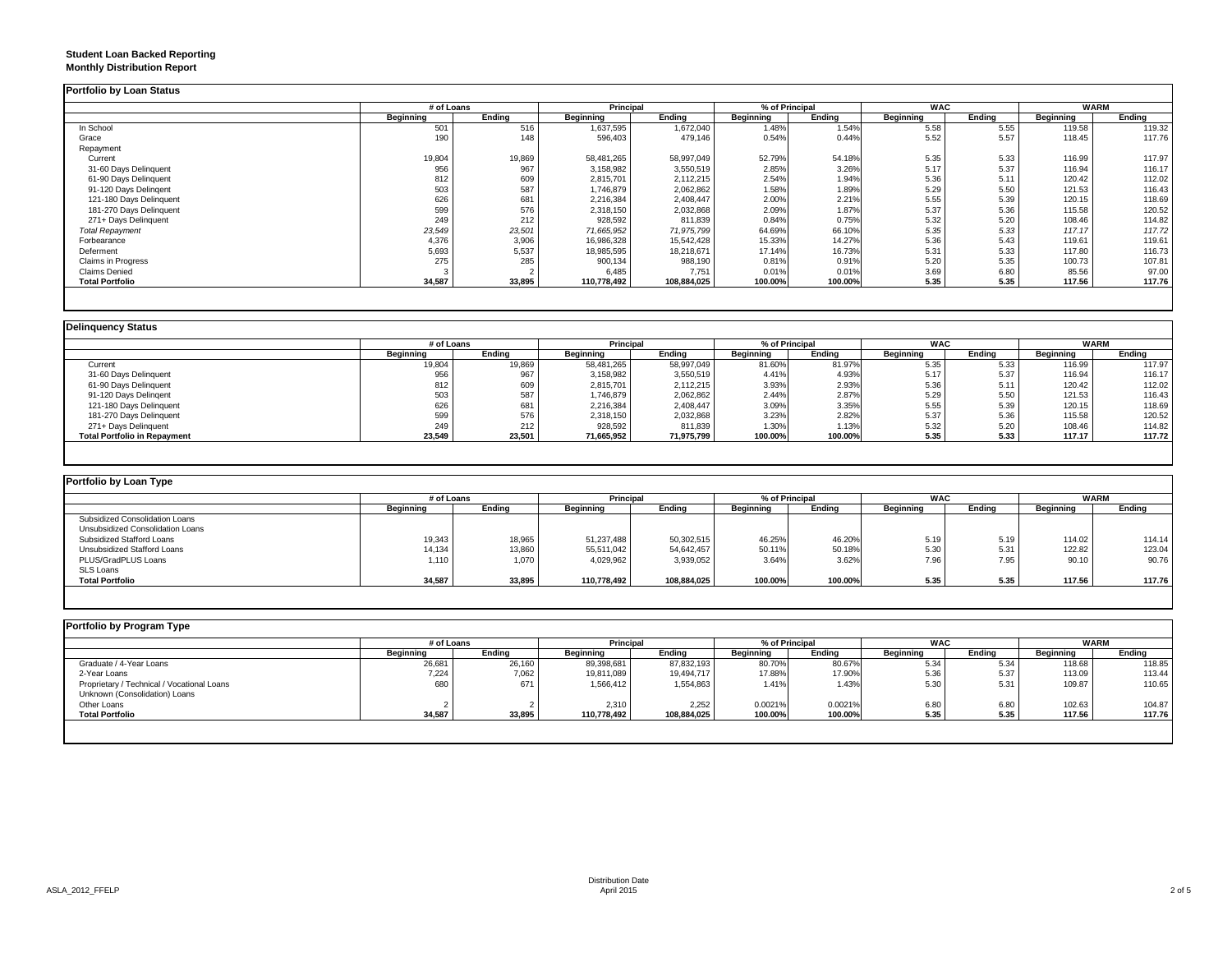## **Student Loan Backed Reporting Monitoring Waterfall and Collections**

| <b>Distribution Date</b> | April 27, 2015                        |
|--------------------------|---------------------------------------|
| <b>Collection Period</b> | March 1, 2015, through March 31, 2015 |
|                          |                                       |

**Collection Activity**

| <b>Collection Account</b>                                                                    | as of 3/31/2015 |
|----------------------------------------------------------------------------------------------|-----------------|
| Beginning Balance - March 1, 2015                                                            | 1,727,762       |
| Collection Amount Received                                                                   | 2,490,583       |
| Recoveries                                                                                   |                 |
| Reserve Account                                                                              |                 |
| Excess of Required Reserve Account                                                           |                 |
| Interest on Investment Earnings                                                              | 90              |
| Capitalized Interest Account (after a stepdown or release date)                              |                 |
| Payments from Guarantor                                                                      |                 |
| Transfer from 2010 Collection Fund for correction of error                                   |                 |
| Required repurchases                                                                         |                 |
| Special Allowance Payble to Department of Education                                          |                 |
| <b>Consolidation Rebate Fees</b>                                                             |                 |
| Transfer from Capitalized Interest Fund                                                      |                 |
| Principal payments, interest payments, administration fees, servicing fees, and trustee fees | (1,727,762)     |
| Transfer to Department Rebate Fund                                                           |                 |
| <b>Total Available Funds</b>                                                                 | 2.490.673       |
|                                                                                              |                 |

| <b>Fees Due for Current Period</b> | as of 3/31/2015 |
|------------------------------------|-----------------|
| Indenture Trustee Fees             | 874.18          |
| <b>Servicing Fees</b>              | 63,516          |
| <b>Administration Fees</b>         | 9.074           |
| Late Fees                          |                 |
| Other Fees                         |                 |
| <b>Total Fees</b>                  | 72,590.00       |
|                                    |                 |

| <b>Cumulative Default Rate</b>                                                                      | as of 3/31/2015 |
|-----------------------------------------------------------------------------------------------------|-----------------|
| Current Period Defaults (\$)                                                                        | 532.605.40      |
| Cumulative Defaults (\$)                                                                            | 22.663.352.20   |
| Cumulative Default (% of original pool balance)                                                     | 14.12%          |
| Cumulative Default (% of cumulative entered repayment balance) <sup>a</sup>                         | 21.23%          |
| Current Period Payments (Recoveries) from Guarantor (\$)                                            | 618.926.71      |
| Current Period Borrower Recoveries (\$)                                                             | n/a             |
| Cumulative Recoveries (\$) <sup>b</sup>                                                             | \$20.849.907.86 |
| Cumulative Recovery Rate (%)                                                                        | 92.00%          |
| Cumulative Net Loss Rate (%)                                                                        | 1.13%           |
| Servicer Reject Rate (FFELP) (%)                                                                    |                 |
| Cumulative Servicer Reject Rate (FFELP) (%)                                                         |                 |
| Repayment balance includes all repayment loans with the exception of balances in claim status<br>a) |                 |
| Cumulative Recoveries includes 97% of claims in progress balances<br>b)                             |                 |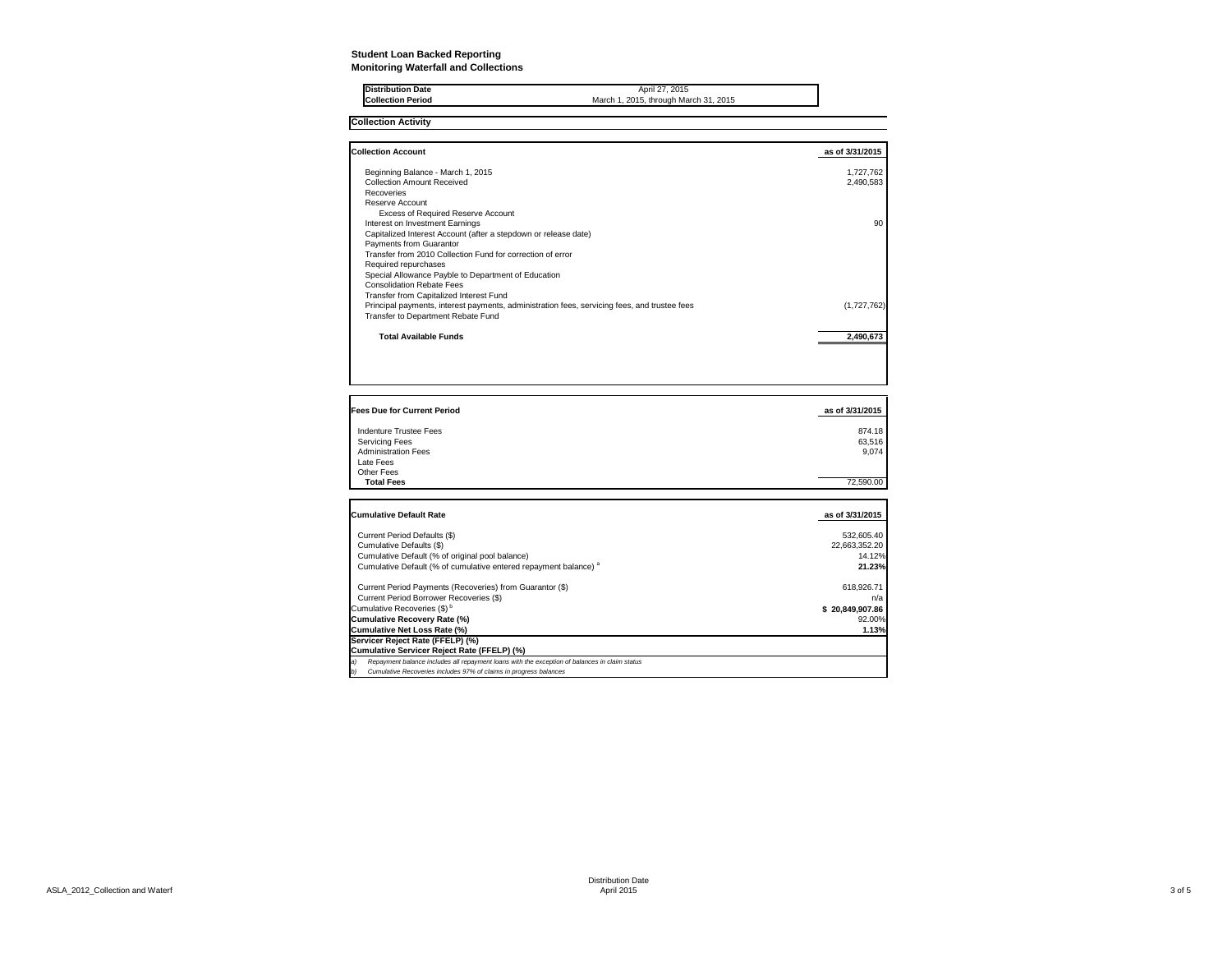## **Student Loan Backed Reporting Monitoring Waterfall and Collections**

#### **Waterfall Activity**

| <b>Waterfall for Distribution</b>                                                         | <b>Amount Due</b> | <b>Amount Remaining</b> |
|-------------------------------------------------------------------------------------------|-------------------|-------------------------|
| <b>Total Available Funds</b>                                                              |                   | 2,490,673               |
| <b>First: Payments required under any Joint Sharing Agreement</b>                         |                   |                         |
| Second: Trustee Fees                                                                      | 874               | 2,489,799               |
| Third: Servicing Fees and Backup Servicing Fees                                           | 63.516            | 2,426,283               |
| <b>Fourth: Administration Fees</b>                                                        | 9.074             | 2,417,209               |
| Fifth: Noteholder Interest                                                                | 63.803            | 2,353,406               |
| Sixth: Reinstate the balance of the Reserve Fund up to the Specified Reserve Fund Balance |                   |                         |
| Seventh: Noteholder Principal, until paid in full                                         | 2,353,406         | $\Omega$                |
|                                                                                           |                   |                         |

| <b>Principal and Interest Distributions</b> | Class A-1 |
|---------------------------------------------|-----------|
| Monthly Interest Due                        | 63,803    |
| Monthly Interest Paid                       | 63,803    |
| <b>Interest Shortfall</b>                   |           |
| <b>Interest Carryover Due</b>               |           |
| <b>Interest Carryover Paid</b>              |           |
| <b>Interest Carryover</b>                   |           |
| Monthly Principal Distribution Amount       | 2,353,406 |
| Monthly Principal Paid                      | 2,353,406 |
| Shortfall                                   |           |
| <b>Total Distribution Amount</b>            | 2,417,209 |
|                                             |           |